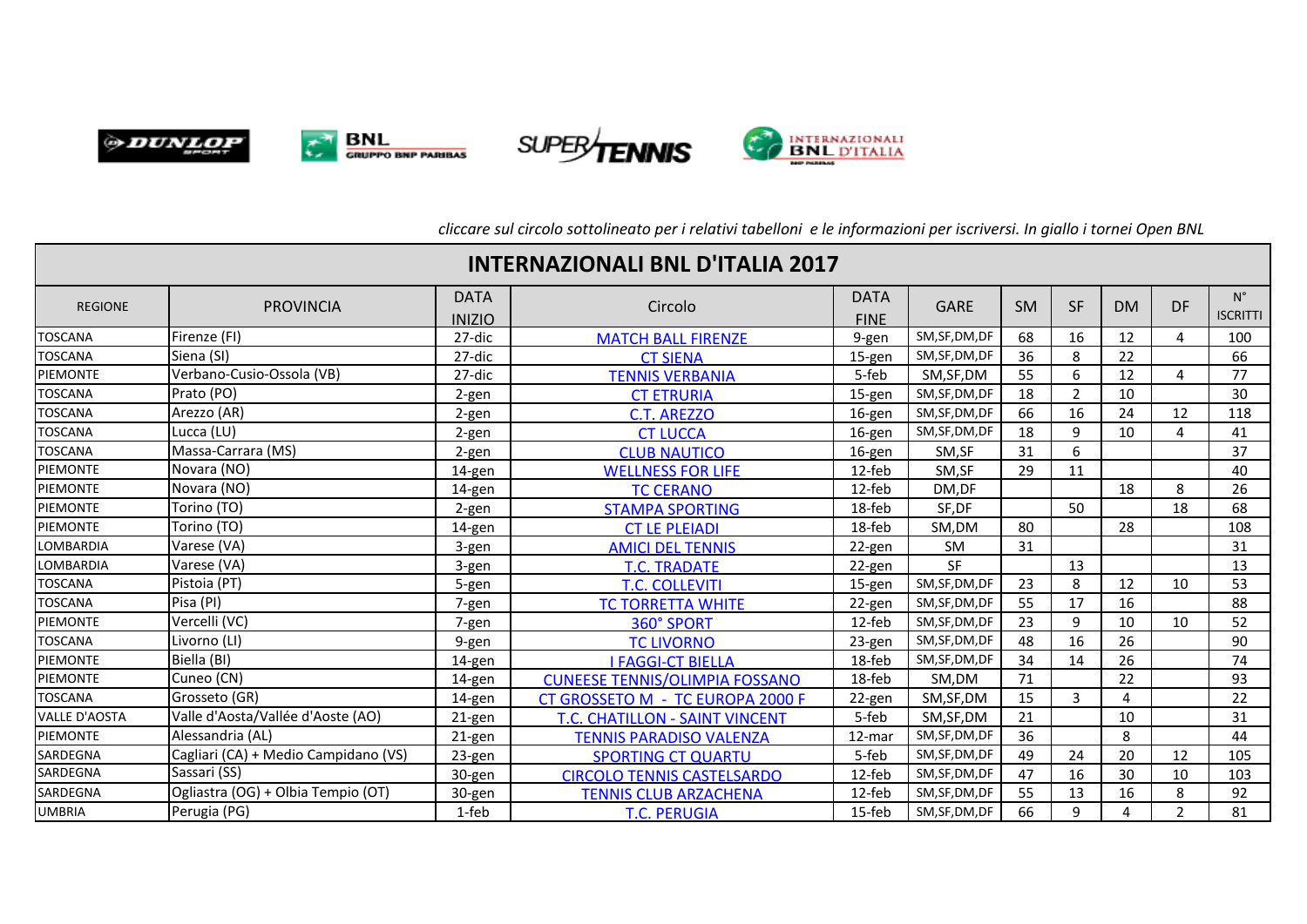| <b>REGIONE</b>        |                                   | <b>DATA</b>   |                                         | <b>DATA</b> |                |           |                | <b>DM</b>      | <b>DF</b>      | $N^{\circ}$<br><b>ISCRITTI</b> |
|-----------------------|-----------------------------------|---------------|-----------------------------------------|-------------|----------------|-----------|----------------|----------------|----------------|--------------------------------|
|                       | <b>PROVINCIA</b>                  | <b>INIZIO</b> | Circolo                                 | <b>FINE</b> | <b>GARE</b>    | <b>SM</b> | <b>SF</b>      |                |                |                                |
| <b>UMBRIA</b>         | Terni (TR)                        | 1-feb         | <b>T.C. TERNI</b>                       | 15-feb      | SM, SF, DM, DF | 52        | 14             | 12             | $\overline{4}$ | 82                             |
| <b>EMILIA ROMAGNA</b> | Reggio nell'Emilia (RE)           | 4-feb         | <b>C.T. ALBINEA</b>                     | 12-feb      | SM, SF, DM, DF | 182       | 35             | 88             | 24             | 329                            |
| PIEMONTE              | Asti (AT)                         | 4-feb         | <b>ANTICHE MURA</b>                     | 18-feb      | SM,DM          | 21        |                | 6              |                | 27                             |
| <b>LOMBARDIA</b>      | Bergamo (BG)                      | 4-feb         | <b>T.C. ROMANO</b>                      | 19-feb      | SM,SF          | 57        | 10             | 24             |                | 91                             |
| LOMBARDIA             | Pavia (PV)                        | 4-feb         | <b>BREAK POINT</b>                      | 19-feb      | SM,DM          | 36        |                | 16             |                | 52                             |
| <b>CALABRIA</b>       | Catanzaro (CZ)                    | 11-feb        | <b>C.T. LAMEZIA</b>                     | 4-mar       | SM, SF, DM, DF | 20        |                |                |                | 20                             |
| <b>CALABRIA</b>       | Crotone (KR)                      | 11-feb        | <b>ISOLA TENNIS CLUB</b>                | 4-mar       | SM,DM          | 40        |                | 34             |                | 74                             |
| <b>CALABRIA</b>       | Vibo Valentia (VV)                | 11-feb        | <b>SPORTING VIBO</b>                    | 4-mar       | SM, SF, DM, DF | 12        | $\overline{2}$ | 6              |                | 20                             |
| SARDEGNA              | Carbonia-Iglesias (CI)            | 13-feb        | <b>TENNIS CLUB CARBONIA</b>             | 26-feb      | SM, SF, DM, DF | 38        | $\overline{3}$ | 18             | $\overline{2}$ | 61                             |
| SARDEGNA              | Nuoro (NU) + Oristano (OR)        | 13-feb        | <b>CIRCOLO TENNIS MACOMER</b>           | 26-feb      | SM, SF, DM, DF | 24        | $\overline{3}$ | 4              |                | 31                             |
| <b>BASILICATA</b>     | Potenza (PZ)                      | 17-feb        | C.T. MELFI                              | 26-feb      | SM, SF, DM, DF | 40        | 9              |                |                | 49                             |
| <b>ABRUZZO</b>        | Chieti (CH)                       | 17-feb        | <b>C.T. CHIETI</b>                      | 3-mar       | SM, SF, DM, DF | 49        | 13             |                |                | 62                             |
| <b>TRENTO</b>         | Trento (TN)                       | 17-feb        | <b>C.T. TRENTO</b>                      | 4-mar       | SM, SF, DM, DF | 33        | 5              | 20             |                | 58                             |
| LOMBARDIA             | Milano (MI)+ Monza Brianza + Lodi | 17-feb        | <b>QUANTA VILLAGE</b>                   | 5-mar       | SM, SF, DM, DF | 303       | 72             | 28             | 22             | 425                            |
| <b>CALABRIA</b>       | Cosenza (CS)                      | 18-feb        | <b>T.C. RENDE</b>                       | 4-mar       | SM, SF, DM, DF | 58        | 16             | 14             | 10             | 98                             |
| PIEMONTE              | Cuneo (CN)                        | 18-feb        | <b>VEHEMENTIA</b>                       | 25-feb      | SF,DF          |           | 31             |                | 16             | 47                             |
| <b>CALABRIA</b>       | Crotone (KR)                      | 18-feb        | <b>ASD VALENTINO</b>                    | 4-mar       | SF,DF          |           | $\overline{2}$ |                |                | $\overline{2}$                 |
| <b>CALABRIA</b>       | Reggio di Calabria (RC)           | 18-feb        | <b>C.T. POLIMENI</b>                    | 4-mar       | SF,DF          |           | 11             |                |                | 11                             |
| <b>CALABRIA</b>       | Reggio di Calabria (RC)           | 18-feb        | <b>ACCADEMIA DEL TENNIS</b>             | 4-mar       | SM,DM          | 55        |                |                |                | 55                             |
| <b>EMILIA ROMAGNA</b> | Parma (PR)                        | 18-feb        | <b>PLANET TRAVERSETOLO</b>              | 5-mar       | SM, SF, DM, DF | 65        | 28             | 16             |                | 109                            |
| <b>TOSCANA</b>        | Firenze (FI)                      | $18$ -feb     | <b>MATCH BALL FIRENZE</b>               | 5-mar       | SM, SF, DM, DF | 197       | 115            | 70             | 44             | 426                            |
| <b>PIEMONTE</b>       | Torino (TO)                       | 18-feb        | <b>MONVISO SPORTING CLUB</b>            | $12$ -mar   | SM,DM          | 324       |                | 120            |                | 444                            |
| <b>PUGLIA</b>         | Bari (BA)                         | 23-feb        | <b>SOCIETA' GINNASTICA ANGIULLI</b>     | 5-mar       | SM, SF, DM, DF | 74        | 11             | 14             |                | 99                             |
| <b>PUGLIA</b>         | Barletta-Andria-Trani (BT)        | 23-feb        | <b>CIRCOLO TENNIS "SIMMEN" BARLETTA</b> | 5-mar       | SM, SF, DM, DF | 25        |                |                |                | 25                             |
| <b>PUGLIA</b>         | Brindisi (BR)                     | 23-feb        | <b>CIRCOLO TENNIS OSTUNI</b>            | 5-mar       | SM, SF, DM, DF | 38        | 10             |                |                | 48                             |
| <b>PUGLIA</b>         | Foggia (FG)                       | 23-feb        | <b>TENNIS CLUB FOGGIA</b>               | 5-mar       | SM, SF, DM, DF | 33        | $\overline{7}$ | 16             |                | 56                             |
| <b>PUGLIA</b>         | Lecce (LE)                        | 23-feb        | <b>CIRCOLO TENNIS LECCE</b>             | 5-mar       | SM, SF, DM, DF | 80        | 22             |                |                | 102                            |
| <b>PUGLIA</b>         | Taranto (TA)                      | 23-feb        | <b>CIRCOLO TENNIS TARANTO</b>           | 5-mar       | SM, SF, DM, DF | 38        | $\overline{7}$ | 16             |                | 61                             |
| <b>UMBRIA</b>         | Orvieto (TR)                      | $23$ -feb     | T.C. OPEN                               | $12$ -mar   | SM, SF         | 224       | 99             |                |                | 323                            |
| <b>BASILICATA</b>     | Matera (MT)                       | 24-feb        | <b>C.T. MATERA</b>                      | 5-mar       | SM, SF, DM, DF | 15        |                |                |                | 15                             |
| <b>EMILIA ROMAGNA</b> | Rimini (RN)                       | 24-feb        | <b>C.T. RIMINI</b>                      | 2-apr       | SM, SF, DM, DF |           |                |                |                |                                |
| <b>BOLZANO</b>        | Bolzano/Bozen (BZ)                | 25-feb        | <b>C.T. ORTISEI</b>                     | 3-mar       | SM, SF, DM, DF | 53        | 12             |                |                | 65                             |
| <b>VENETO</b>         | Belluno (BL)                      | 25-feb        | <b>T.C. SEDICO</b>                      | 5-mar       | SM, SF, DM, DF | 24        | 10             |                |                | 34                             |
| <b>VENETO</b>         | Padova (PD)                       | 25-feb        | <b>CANOTTIERI PADOVA</b>                | 5-mar       | SM, SF, DM, DF | 90        | 22             | 16             | 12             | 140                            |
| <b>VENETO</b>         | Rovigo (RO)                       | 25-feb        | <b>C.T. ROVIGO</b>                      | 5-mar       | SM, SF, DM, DF | 12        | 8              | $\overline{4}$ | 6              | 30                             |
| <b>VENETO</b>         | Treviso (TV)                      | 25-feb        | <b>EUROTENNIS</b>                       | 5-mar       | SM, SF, DM, DF | 91        | 10             | 46             | 8              | 155                            |
| <b>VENETO</b>         | Venezia (VE)                      | 25-feb        | <b>GREEN GARDEN</b>                     | 5-mar       | SM, SF, DM, DF | 43        | 13             | 12             | $\overline{2}$ | 70                             |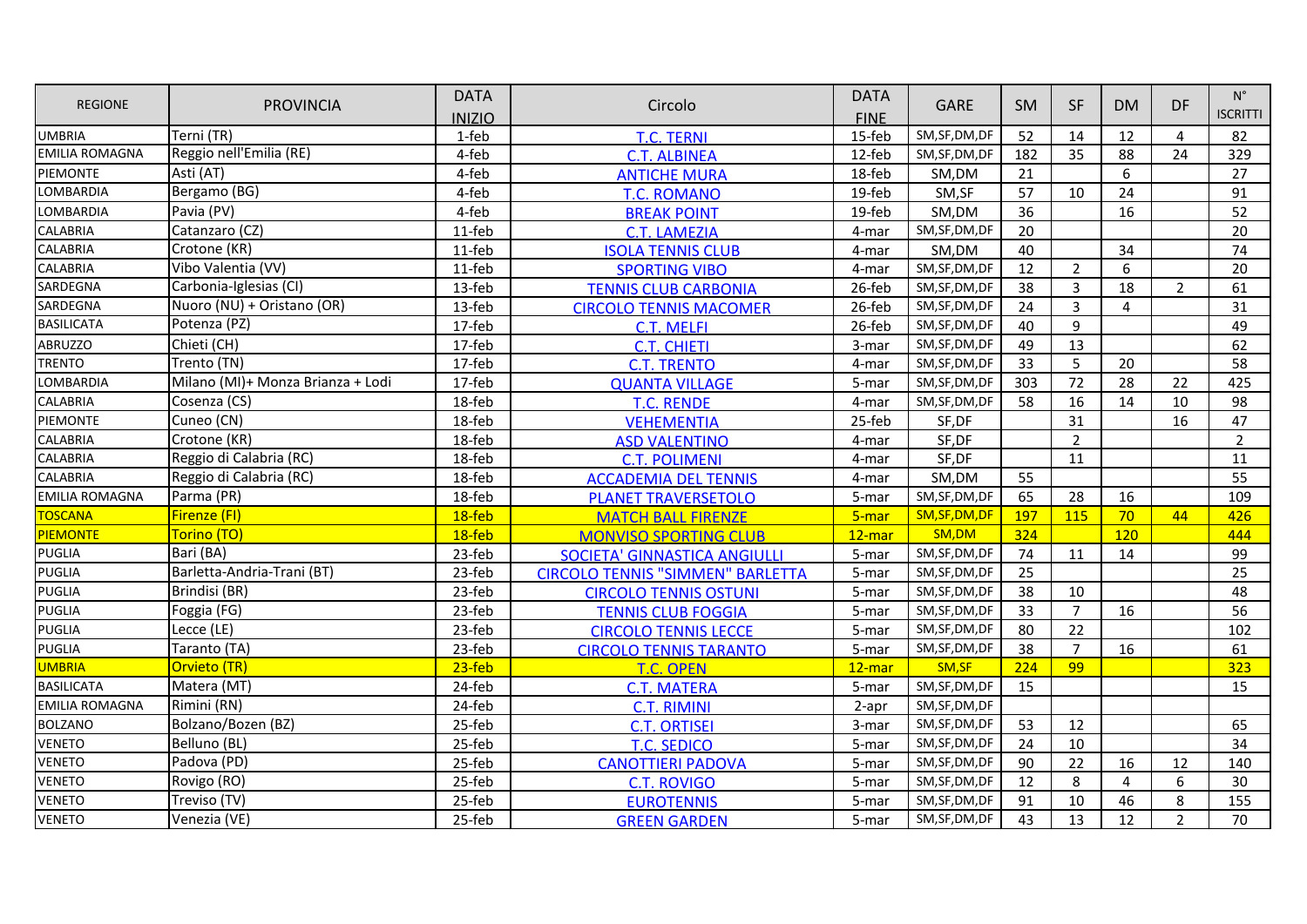|                                      |                           | <b>DATA</b>   |                                    | <b>DATA</b> |                |           | <b>SF</b> | <b>DM</b>      | DF | $\mathsf{N}^\circ$ |
|--------------------------------------|---------------------------|---------------|------------------------------------|-------------|----------------|-----------|-----------|----------------|----|--------------------|
| <b>REGIONE</b>                       | <b>PROVINCIA</b>          | <b>INIZIO</b> | Circolo                            | <b>FINE</b> | <b>GARE</b>    | <b>SM</b> |           |                |    | <b>ISCRITTI</b>    |
| <b>VENETO</b>                        | Verona (VR)               | 25-feb        | <b>SPORTING LUGAGNANO</b>          | 5-mar       | SM, SF, DM, DF | 64        | 18        | 24             | 12 | 118                |
| <b>VENETO</b>                        | Vicenza (VI)              | 25-feb        | <b>TENNIS COMUNALI</b>             | 5-mar       | SM, SF, DM, DF | 61        | 24        | 18             | 12 | 115                |
| <b>CAMPANIA</b>                      | Avellino (AV)             | 25-feb        | <b>AVELLINO TENNIS ACADEMY</b>     | 5-mar       | SM, SF, DM, DF | 36        | 3         | $\overline{4}$ |    | 43                 |
| <b>CAMPANIA</b>                      | Benevento (BN)            | 25-feb        | <b>TENNIS CLUB 2002</b>            | 5-mar       | SM, SF, DM, DF | 30        | 10        | 14             |    | 54                 |
| <b>CAMPANIA</b>                      | Caserta (CE)              | 25-feb        | <b>GT SAMMARITANO</b>              | $5-mar$     | SM, SF, DM, DF | 88        | 4         | 28             |    | 120                |
| <b>CAMPANIA</b>                      | Napoli (NA)               | 25-feb        | <b>CUS NAPOLI</b>                  | 5-mar       | SM, SF, DM, DF | 55        | 15        | 18             | 12 | 100                |
| <b>CAMPANIA</b>                      | Salerno (SA)              | 25-feb        | <b>TC SALERNO</b>                  | 5-mar       | SM, SF, DM, DF | 55        | 6         | 12             |    | 73                 |
| LOMBARDIA                            | Pavia (PV)                | 25-feb        | <b>MONDETTI SPORT</b>              | 12-mar      | SF,DF          |           | 18        |                | 10 | 28                 |
| <b>EMILIA ROMAGNA</b>                | Ferrara (FE)              | 25-feb        | <b>C.T. POGGESE</b>                | 12-mar      | SM, SF, DM, DF | 35        |           |                |    | 35                 |
| <b>EMILIA ROMAGNA</b>                | Forlì - Cesena            | 25-feb        | <b>C.T. VILLA CARPENA</b>          | 12-mar      | SM, SF, DM, DF | 47        | 5         | 16             |    | 68                 |
| LOMBARDIA                            | Varese (VA)               | 26-feb        | <b>SPORTING SARONNO</b>            | $11$ -mar   | DM,DF          |           |           | 34             | 10 | 44                 |
| <b>EMILIA ROMAGNA</b>                | Bologna (BO)              | 4-mar         | <b>C.T. CASALECCHIO</b>            | 22-mar      | SM,DM          | 184       |           | 52             |    | 236                |
| <b>EMILIA ROMAGNA</b>                | Bologna (BO)              | 4-mar         | <b>C.T. ANZOLA</b>                 | 22-mar      | SF,DF          |           | 35        |                |    | 35                 |
| <b>EMILIA ROMAGNA</b>                | Piacenza (PC)             | 4-mar         | <b>C.T. PODE PODENZANO</b>         | 26-mar      | SM, SF, DM, DF | 97        | 33        |                | 32 | 162                |
| <b>BOLZANO</b>                       | Bolzano/Bozen (BZ)        | 4-mar         | <b>C.T. ORTISEI</b>                | 19-mar      | SM.SF          | 52        | 36        |                |    | 88                 |
| SARDEGNA                             | <b>Cagliari</b>           | 4-mar         | <b>TENNIS CLUB CAGLIARI</b>        | 19-mar      | SM, SF, DM, DF |           |           |                |    |                    |
| <b>SICILIA</b>                       | Agrigento (AG)            | 5-mar         | <b>SPORTING BELLAVISTA</b>         | 19-mar      | SM, SF, DM, DF | 79        | 6         |                |    | 85                 |
| <b>SICILIA</b>                       | Caltanissetta (CL)        | 5-mar         | <b>ESCHILO TENNIS CLUB</b>         | 19-mar      | SM, SF, DM, DF | 50        | 8         |                |    | 58                 |
| <b>SICILIA</b>                       | Catania (CT)              | 5-mar         | <b>TENNIS SCHOOL</b>               | 19-mar      | SM, SF, DM, DF |           |           |                |    |                    |
| <b>SICILIA</b>                       | Enna (EN)                 | 5-mar         | <b>CIRCOLO TENNIS CALASCIBETTA</b> | 19-mar      | SM, SF, DM, DF |           |           |                |    |                    |
| <b>SICILIA</b>                       | Messina (ME)              | 5-mar         | <b>TENNIS CLUB MESSINA</b>         | 19-mar      | SM, SF, DM, DF |           |           |                |    |                    |
| <b>SICILIA</b>                       | Palermo (PA)              | 5-mar         | <b>SPORTING CLUB PALERMO</b>       | 19-mar      | SM, SF, DM, DF |           |           |                |    |                    |
| <b>SICILIA</b>                       | Ragusa (RG)               | 5-mar         | <b>CIRCOLO TENNIS RAGUSA</b>       | 19-mar      | SM, SF, DM, DF |           |           |                |    |                    |
| <b>SICILIA</b>                       | Siracusa (SR)             | 5-mar         | <b>TENNIS SIRACUSA</b>             | 19-mar      | SM, SF, DM, DF |           |           |                |    |                    |
| <b>SICILIA</b>                       | Siracusa (SR)             | 5-mar         | <b>TENNIS CLUB SIRACUSA</b>        | 19-mar      | SM, SF, DM, DF |           |           |                |    |                    |
| <b>SICILIA</b>                       | Siracusa (SR)             | 5-mar         | <b>TC MATCH BALL</b>               | 19-mar      | SM, SF, DM, DF |           |           |                |    |                    |
| <b>SICILIA</b>                       | Trapani (TP)              | 5-mar         | <b>SUNSHINE TC MARSALA</b>         | 19-mar      | SM, SF, DM, DF |           |           |                |    |                    |
| <b>MOLISE</b>                        | Campobasso (CB) + Isernia | 6-mar         | A.T. CAMPOBASSO                    | 19-mar      | SM, SF, DM, DF |           |           |                |    |                    |
| <b>PUGLIA</b>                        | Bari (BA)                 | 9-mar         | <b>CIRCOLO TENNIS BARI</b>         | $26$ -mar   | SM, SF, DM, DF |           |           |                |    |                    |
| LIGURIA                              | Genova (GE)               | 10-mar        | <b>PRO RECCO TENNIS</b>            | 26-mar      | SM, SF, DM, DF |           |           |                |    |                    |
| <b>LIGURIA</b>                       | Imperia (IM)              | 10-mar        | <b>TC OSPEDALETTI</b>              | 26-mar      | SM, SF, DM, DF |           |           |                |    |                    |
| <b>LIGURIA</b>                       | La Spezia (SP)            | 10-mar        | <b>CT SPEZIA</b>                   | 26-mar      |                |           |           |                |    |                    |
| <b>LIGURIA</b>                       | Savona (SV)               | 10-mar        | <b>D.L.F. SAVONA</b>               | 26-mar      | SM, SF, DM, DF |           |           |                |    |                    |
| FRIULI VENEZIA GIULIA Gorizia (GO)   |                           | 11-mar        | <b>ASD SANT'ELIA</b>               | 26-mar      | SM,DM          |           |           |                |    |                    |
| FRIULI VENEZIA GIULIA Gorizia (GO)   |                           | $11$ -mar     | <b>C.T. SAN PIER D'ISONZO</b>      | 26-mar      | SF,DF          |           |           |                |    |                    |
| FRIULI VENEZIA GIULIA Pordenone (PN) |                           | 11-mar        | <b>T.C. SAN VITO</b>               | 26-mar      | SM, SF, DM, DF |           |           |                |    |                    |
| FRIULI VENEZIA GIULIA Trieste (TS)   |                           | 11-mar        | <b>T.C TRIESTINO</b>               | 26-mar      | SM, SF, DM, DF |           |           |                |    |                    |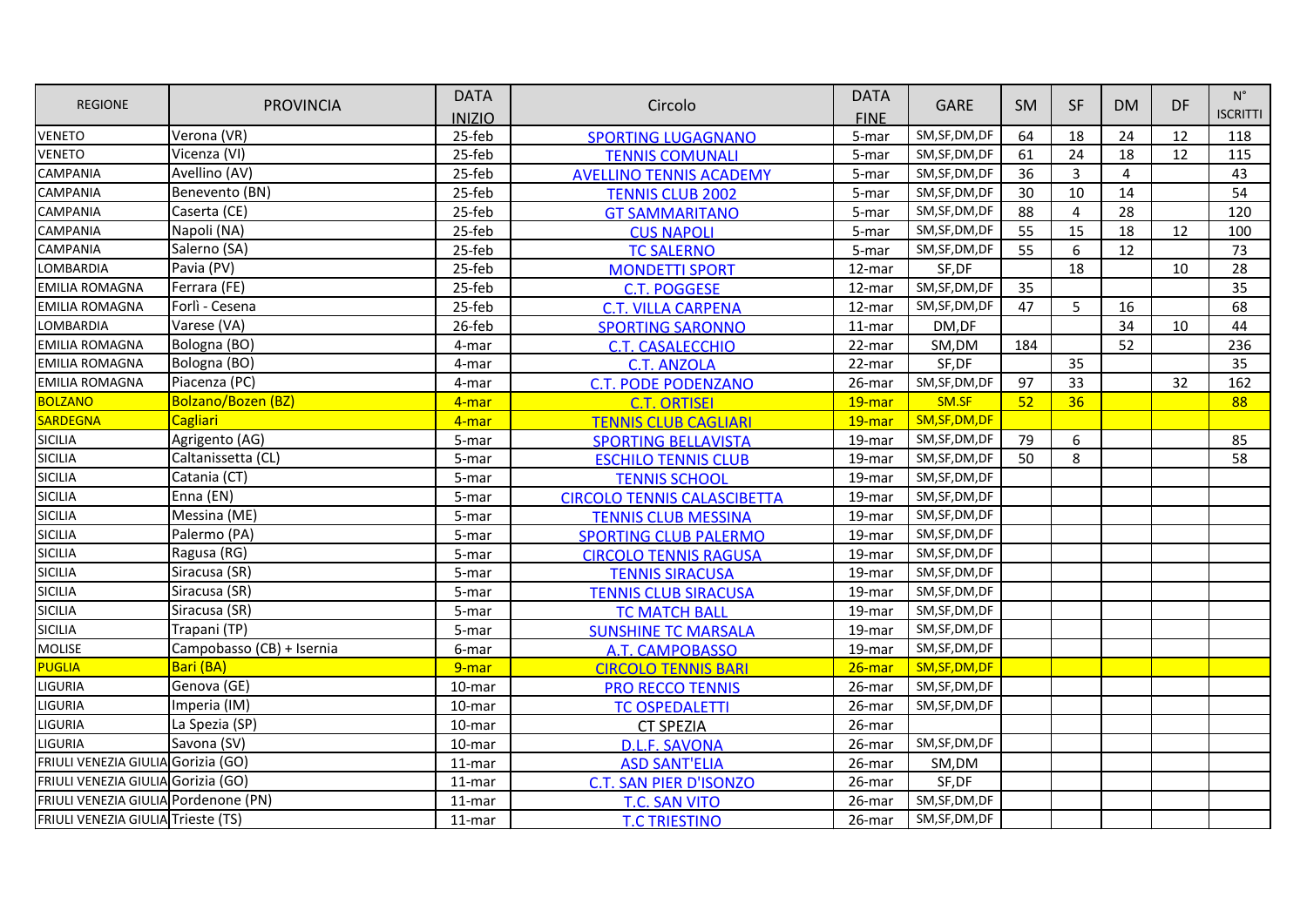| <b>REGIONE</b>                   | <b>PROVINCIA</b>                | <b>DATA</b>   | Circolo                           | <b>DATA</b> | <b>GARE</b>    | SM. | <b>SF</b>      | <b>DM</b> | DF. | $N^{\circ}$     |
|----------------------------------|---------------------------------|---------------|-----------------------------------|-------------|----------------|-----|----------------|-----------|-----|-----------------|
|                                  |                                 | <b>INIZIO</b> |                                   | <b>FINE</b> |                |     |                |           |     | <b>ISCRITTI</b> |
| FRIULI VENEZIA GIULIA Udine (UD) |                                 | 11-mar        | T.C. ACADEMY                      | 26-mar      |                |     |                |           |     |                 |
| LIGURIA                          | Genova (GE)                     | 11-mar        | <b>TC ALBARO</b>                  | 26-mar      | SM, SF, DM, DF |     |                |           |     |                 |
| LOMBARDIA                        | Brescia (BS)                    | 11-mar        | <b>C.T. CARPENEDOLO</b>           | 26-mar      | SM, SF, DM, DF | 20  | $\overline{2}$ |           |     | 22              |
| LOMBARDIA                        | Como (CO)                       | 11-mar        | <b>TENNIS CENTER TAVERNOLA</b>    | 26-mar      | SM             | 60  |                |           |     | 60              |
| LOMBARDIA                        | Como (CO)                       | 11-mar        | <b>TEAM VENERI</b>                | 26-mar      | <b>DM</b>      |     |                | 8         |     | 8               |
| LOMBARDIA                        | Como (CO)                       | 11-mar        | T.C. MARIANO U.S.O.               | 26-mar      | SF,DF          |     | 19             |           | 4   | 23              |
| <b>LOMBARDIA</b>                 | Cremona (CR)                    | 11-mar        | <b>CANOTTIERI BISSOLATI</b>       | 26-mar      | SM.DM          | 18  |                |           |     | 18              |
| LOMBARDIA                        | Cremona (CR)                    | 11-mar        | <b>C.T. STRADIVARI</b>            | 26-mar      | SF,DF          |     |                |           |     |                 |
| LOMBARDIA                        | Lecco (LC)                      | 11-mar        | <b>T.C. COLICO</b>                | 26-mar      | SM, SF, DM, DF | 23  | $\overline{a}$ |           |     | 27              |
| <b>LOMBARDIA</b>                 | Sondrio (SO)                    | $11$ -mar     | <b>T.C. MORBEGNO</b>              | 26-mar      | SM, SF, DM, DF | 60  | 3              | 28        |     | 91              |
| <b>EMILIA ROMAGNA</b>            | Ferrara (FE)                    | 11-mar        | <b>CUS FERRARA</b>                | 26-mar      |                |     |                |           |     |                 |
| <b>EMILIA ROMAGNA</b>            | Ravenna (RA)                    | 11-mar        | <b>C.T. RUSSI</b>                 | 31-mar      |                |     |                |           |     |                 |
| <b>CALABRIA</b>                  | Reggio di Calabria (RC)         | $11$ -mar     | <b>CIRCOLO TENNIS POLIMENI</b>    | $26$ -mar   | SM             |     |                |           |     |                 |
| <b>CALABRIA</b>                  |                                 | $11$ -mar     | <b>ACCADEMIA DEL TENNIS</b>       | $26$ -mar   | <b>SF</b>      |     |                |           |     |                 |
| LAZIO                            | Latina (LT)                     | 15-mar        | <b>JUNIOR TECARIBA</b>            | 31-mar      | SM, SF, DM, DF |     |                |           |     |                 |
| LAZIO                            | Rieti (RI) + Viterbo (VT)       | 15-mar        | <b>T.C. VITERBO</b>               | 31-mar      | SM, SF, DM, DF |     |                |           |     |                 |
| LAZIO                            | Roma (RM)                       | 15-mar        | FORUM S.C.                        | 31-mar      |                |     |                |           |     |                 |
| LAZIO                            | Roma (RM)                       | 15-mar        | VEIO S.C.                         | 31-mar      |                |     |                |           |     |                 |
| LOMBARDIA                        | Mantova (MN)                    | 17-mar        | T.C. GOITO                        | 26-mar      | SF,DF          |     |                |           |     |                 |
| <b>ABRUZZO</b>                   | L'Aquila (AQ)                   | 17-mar        | C.T. SULMONA                      | $1$ -apr    |                |     |                |           |     |                 |
| <b>ABRUZZO</b>                   | Pescara (PE)                    | 17-mar        | C.T. PESCARA                      | $1$ -apr    |                |     |                |           |     |                 |
| <b>ABRUZZO</b>                   | Teramo (TE)                     | 17-mar        | <b>C.T. TORTORETO</b>             | $1$ -apr    |                |     |                |           |     |                 |
| <b>MARCHE</b>                    | Pesaro e Urbino (PU)            | 18-mar        | C.T. PESARO                       | 25-mar      |                |     |                |           |     |                 |
| LOMBARDIA                        | Mantova (MN)                    | 18-mar        | <b>CANOTTIERI MINCIO</b>          | 26-mar      | SM,DM          |     |                |           |     |                 |
| <b>EMILIA ROMAGNA</b>            | Modena (MO)                     | 18-mar        | <b>SPORTING SASSUOLO</b>          | 2-apr       |                |     |                |           |     |                 |
| <b>MARCHE</b>                    | Ancona (AN)                     | 23-mar        | C.C. JESI                         | 30-mar      |                |     |                |           |     |                 |
| <b>MARCHE</b>                    | Ascoli Piceno (AP) + Fermo (FM) | 23-mar        | C.T. MAGGIONI                     | 30-mar      |                |     |                |           |     |                 |
| <b>CAMPANIA</b>                  | Napoli (NA)                     | $23$ -mar     | <b>CUS NAPOLI</b>                 | $2-apr$     | SM, SF, DM, DF |     |                |           |     |                 |
| LAZIO                            | Frosinone (FR)                  | 25-mar        | T.C. ENAL                         | 10-apr      |                |     |                |           |     |                 |
| <b>LIGURIA</b>                   | Genova (GE)                     | $25 - $ mar   | <b>VALLETTA CAMBIASO</b>          | 9-apr       | <b>SF</b>      |     |                |           |     |                 |
| <b>MARCHE</b>                    | Macerata (MC)                   | $1$ -apr      | A.T. GIUSEPPUCCI                  | 8-apr       |                |     |                |           |     |                 |
| <b>SICILIA</b>                   | Catania (CT)                    | $1$ -apr      | <b>CIRCOLO TENNIS MONTEKATIRA</b> | $15-apr$    | SM, SF, DM, DF |     |                |           |     |                 |
| <mark>LIGURIA</mark>             | Genova (GE)                     | $1$ -apr      | <b>TENNIS CLUB GENOVA</b>         | $17$ -apr   | SM             |     |                |           |     |                 |
| <b>ABRUZZO</b>                   | Pescara (PE)                    | $1$ -apr      | <b>CIRCOLO TENNIS PESCARA</b>     | $17$ -apr   | SM, SF         |     |                |           |     |                 |
| <b>PIEMONTE</b>                  | Torino (TO)                     | $1$ -apr      | <b>STAMPA SPORTING</b>            | 17-apr      | SF, DF         |     |                |           |     |                 |
| <b>EMILIA ROMAGNA</b>            | <b>Bologna (BO)</b>             | 8-apr         | <b>MAX TENNIS TIME</b>            | $23$ -apr   | SM,DM          |     |                |           |     |                 |
| <b>EMILIA ROMAGNA</b>            | Modena (MO)                     | 8-apr         | <b>CLUB LA MERIDIANA</b>          | $22$ -apr   | SF, DF         |     |                |           |     |                 |